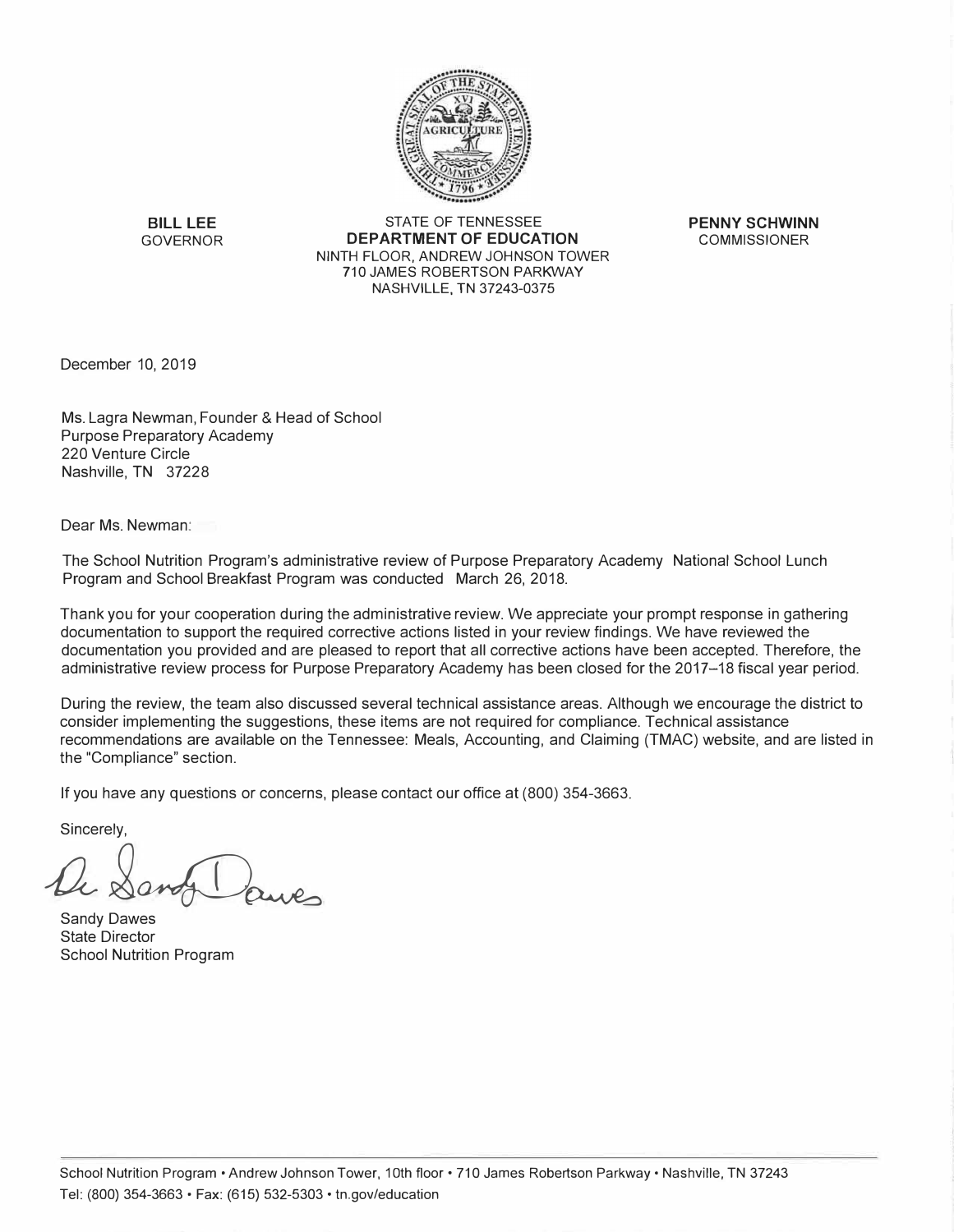

## **Purpose Preparatory Academy (C400)**

## **Review ID: 840**

**Exit Conference Date: 3/29/2018** 

**Review Year:** 2017-2018

**Month of Review: February** 

**Lead Reviewer:** Stephanie Dyer

| <b>Finding Description</b><br><b>Required Corrective Action</b><br>Findings ID<br>Area |
|----------------------------------------------------------------------------------------|
|----------------------------------------------------------------------------------------|

## **SFA - Level Findings**

| $2100 -$<br>Special<br>Provision<br><b>Options</b> | $V - 2100$ | not originally included in the ISP. As<br>they are already above 100% free                             | The school roster listed eligible students Work with the state agency to update the ISP with the<br>correct number of identified students per roster.                                      |
|----------------------------------------------------|------------|--------------------------------------------------------------------------------------------------------|--------------------------------------------------------------------------------------------------------------------------------------------------------------------------------------------|
|                                                    |            | claiming percent.                                                                                      | reimbursement, it does not impact their 1Continue to search for the 10% identified students and<br>upload the direct certification list with the students listed for<br>corrective action. |
|                                                    |            | The SFA was unable to identify the 10%<br>lidentified students from the direct<br>Icertification list. |                                                                                                                                                                                            |

## **Site - Level Findings: Purpose Preparatory Academy (8046**

| 1500 - Offer<br>I versus<br> Serve      | $V - 0500$ | The district indicates they are pre-plating the<br>students' plate, however the students are not<br>taking all items and there is not a policy in<br>place. | Create an offer verses serve policy indicating the students' trays<br>will be pre-plated. Upload the policy for corrective action.<br>Ensure all students are receiving all the components offered for the<br>l meal. |
|-----------------------------------------|------------|-------------------------------------------------------------------------------------------------------------------------------------------------------------|-----------------------------------------------------------------------------------------------------------------------------------------------------------------------------------------------------------------------|
| $1700 -$<br>Afterschool<br><b>Snack</b> | $V - 1400$ | hours.                                                                                                                                                      | Afterschool snacks were offered during school   Offer snacks during afterschool school hours to comply with<br>l auidelines.                                                                                          |

| 1400 - Food<br>Safety                                                       | $V - 1400$ | 6 inches off the ground.                         | Condiments on shelves are not stored at least  Move condiments up on the shelves or move to another shelf that is<br>at least 6 inches from the ground. Upload a picture of the corrective<br>action to show the condiments are stored at least 6 inches off the<br>ground. |
|-----------------------------------------------------------------------------|------------|--------------------------------------------------|-----------------------------------------------------------------------------------------------------------------------------------------------------------------------------------------------------------------------------------------------------------------------------|
| 1400 - Meal<br><b>Components</b><br>land<br>Quantities-<br><b>Breakfast</b> | $V - 0400$ | Fluid milk was available in only one<br>variety. | Ensure milk is available in a variety for students to choose from.<br>Take a picture of the variety of milk offered and upload for<br>corrective action.                                                                                                                    |